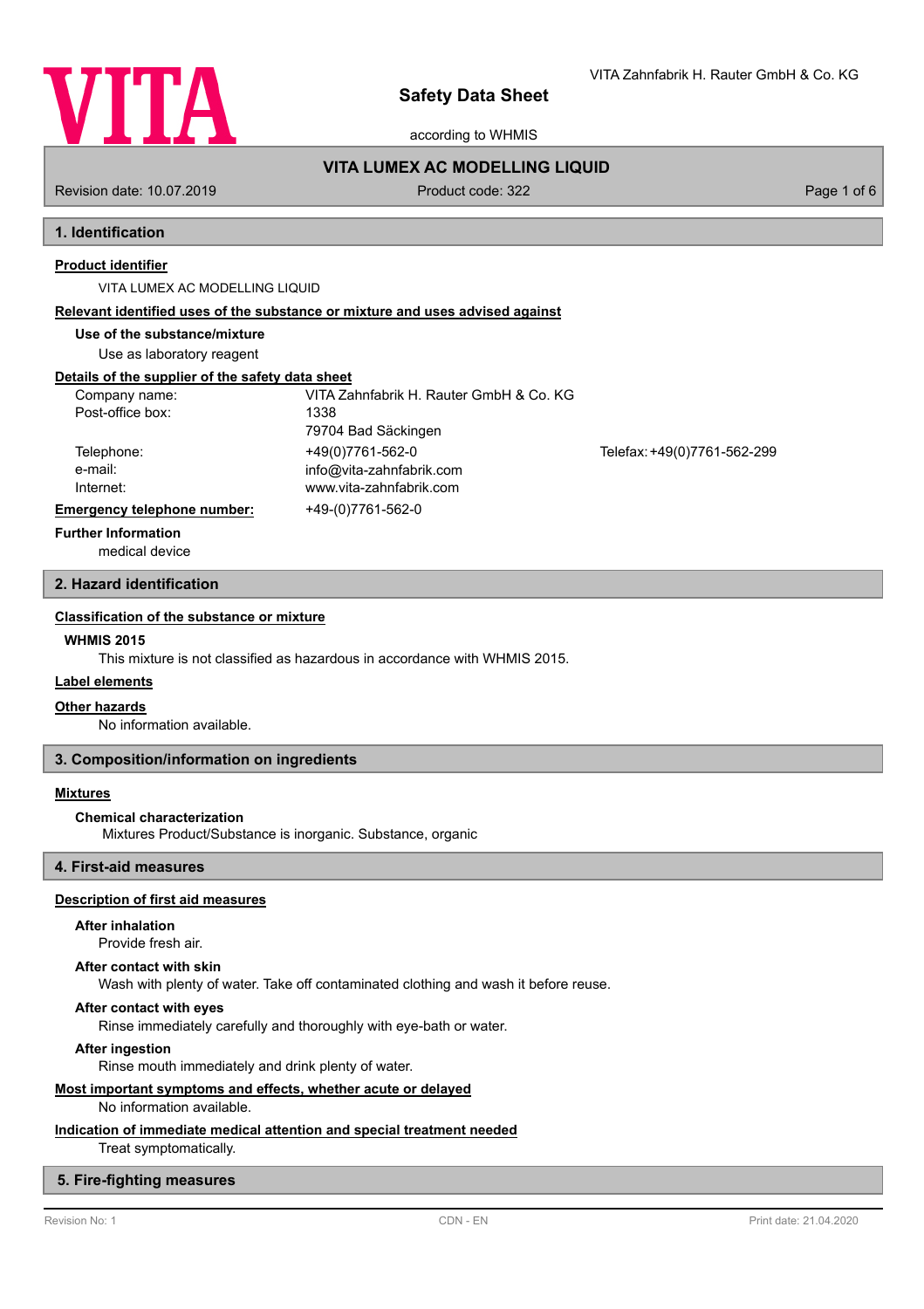

according to WHMIS

# **VITA LUMEX AC MODELLING LIQUID**

Revision date: 10.07.2019 **Product code: 322** Page 2 of 6

## **Extinguishing media**

## **Suitable extinguishing media**

Co-ordinate fire-fighting measures to the fire surroundings.

## **Specific hazards arising from the hazardous product**

Non-flammable.

### **Special protective equipment and precautions for fire-fighters**

In case of fire: Wear self-contained breathing apparatus.

## **6. Accidental release measures**

## **Personal precautions, protective equipment and emergency procedures**

Use personal protection equipment.

### **Environmental precautions**

No special environmental measures are necessary. Clean contaminated articles and floor according to the environmental legislation.

## **Methods and material for containment and cleaning up**

Absorb with liquid-binding material (e.g. sand, diatomaceous earth, acid- or universal binding agents). Treat the recovered material as prescribed in the section on waste disposal.

### **Reference to other sections**

Safe handling: see section 7 Personal protection equipment: see section 8 Disposal: see section 13

# **7. Handling and storage**

### **Precautions for safe handling**

#### **Advice on safe handling**

No special measures are necessary.

## **Advice on protection against fire and explosion**

No special fire protection measures are necessary.

### **Conditions for safe storage, including any incompatibilities**

#### **Requirements for storage rooms and vessels**

Keep container tightly closed.

### **Hints on joint storage**

No special measures are necessary.

### **8. Exposure controls/Personal protection**

### **Control parameters**

## **Exposure controls**

## **Protective and hygiene measures**

Take off contaminated clothing. Wash hands before breaks and after work. When using do not eat, drink, smoke, sniff.

#### **Eye/face protection**

Wear eye protection/face protection.

### **Hand protection**

When handling with chemical substances, protective gloves must be worn with the CE-label including the four control digits. The quality of the protective gloves resistant to chemicals must be chosen as a function of the specific working place concentration and quantity of hazardous substances. For special purposes, it is recommended to check the resistance to chemicals of the protective gloves mentioned above together with the supplier of these gloves. Recommended glove articles KCL Dermatril P NBR (Nitrile rubber)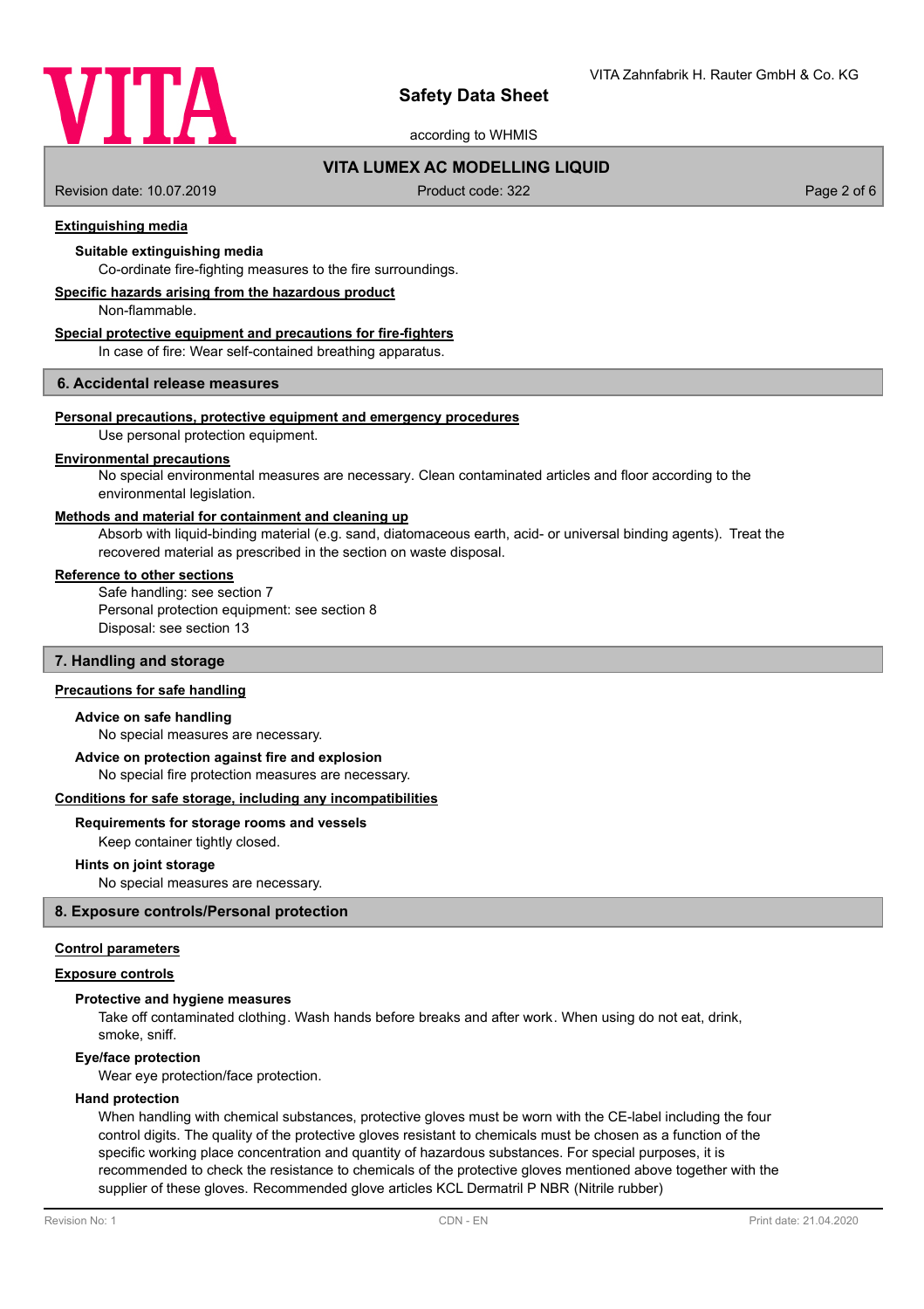

according to WHMIS

# **VITA LUMEX AC MODELLING LIQUID**

Revision date: 10.07.2019 **Product code: 322** Product code: 322 Page 3 of 6

# **Skin protection**

Use of protective clothing.

**Respiratory protection**

Technical ventilation of workplace

# **9. Physical and chemical properties**

| Information on basic physical and chemical properties<br>Physical state: |            |                |
|--------------------------------------------------------------------------|------------|----------------|
| Colour:                                                                  | colourless |                |
| Odour:                                                                   | odourless  |                |
| pH-Value:                                                                |            | 5,5            |
| Changes in the physical state                                            |            |                |
| Melting point:                                                           |            | not determined |
| Initial boiling point and boiling range:                                 |            | 100 °C         |
| Flash point:                                                             |            | ?              |
| <b>Flammability</b>                                                      |            |                |
| Solid:                                                                   |            | not applicable |
| Gas:                                                                     |            | not applicable |
| <b>Explosive properties</b><br>The product is not: Explosive.            |            |                |
| Lower explosive limits:                                                  |            | not determined |
| Upper explosive limits:                                                  |            | not determined |
| <b>Auto-ignition temperature</b>                                         |            |                |
| Solid:                                                                   |            | not applicable |
| Gas:                                                                     |            | not applicable |
| Decomposition temperature:                                               |            | not determined |
| <b>Oxidizing properties</b><br>Not oxidising.                            |            |                |
| Vapour pressure:<br>(at 50 $^{\circ}$ C)                                 |            | <=1100 hPa     |
| Density:                                                                 |            | 1 $g/cm3$      |
| Water solubility:                                                        |            | <b>No</b>      |
| Solubility in other solvents<br>not determined                           |            |                |
| Partition coefficient:                                                   |            | not determined |
| Vapour density:                                                          |            | not determined |
| Evaporation rate:                                                        |            | not determined |
| Other information                                                        |            |                |
| Solid content:                                                           |            | 0,6%           |

# **10. Stability and reactivity**

# **Reactivity**

No hazardous reaction when handled and stored according to provisions.

## **Chemical stability**

The product is stable under storage at normal ambient temperatures.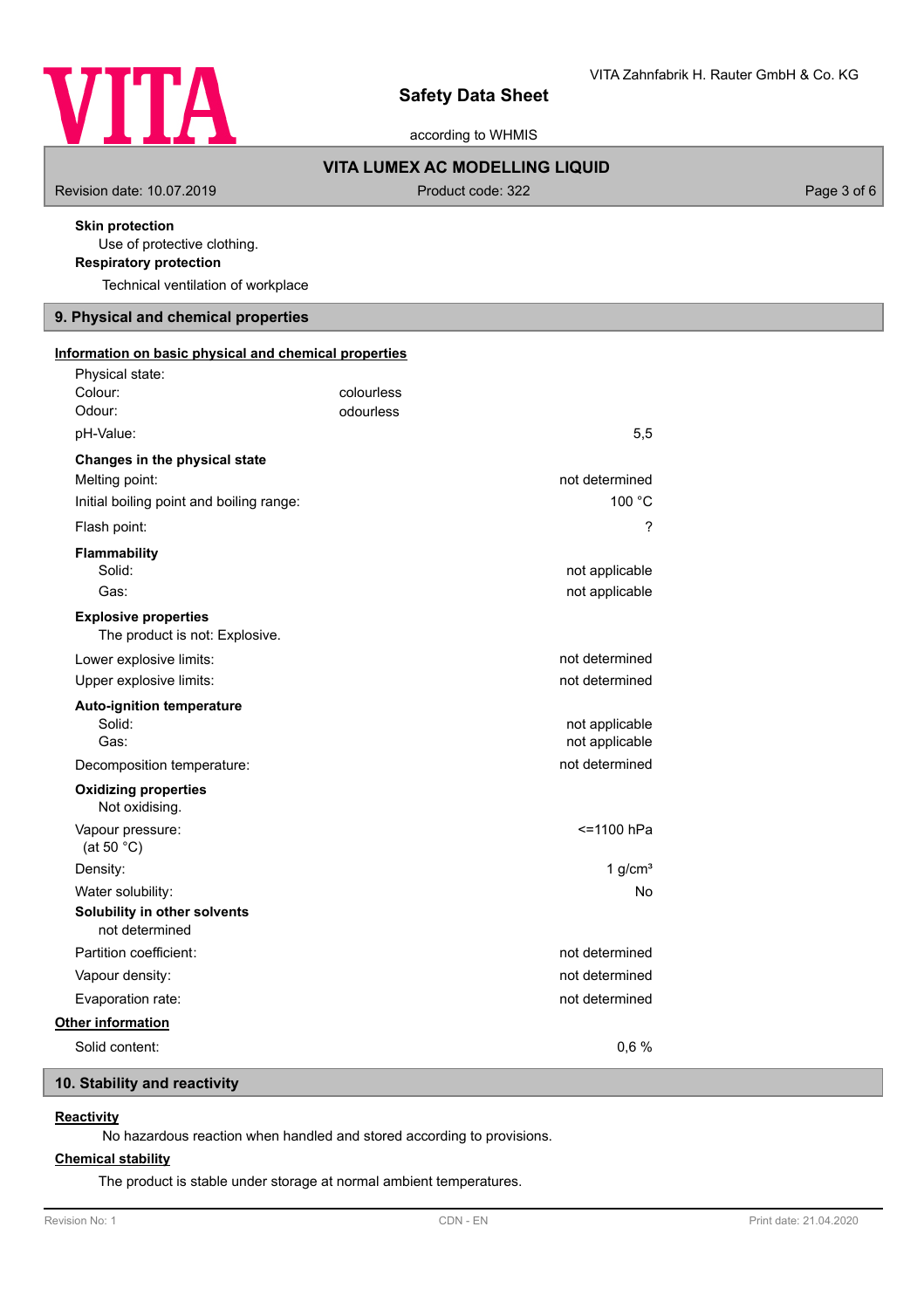

according to WHMIS

## **VITA LUMEX AC MODELLING LIQUID**

Revision date: 10.07.2019 **Product code: 322** Page 4 of 6

## **Possibility of hazardous reactions**

No known hazardous reactions.

## **Conditions to avoid**

none

# **Incompatible materials**

No information available.

#### **Hazardous decomposition products**

No known hazardous decomposition products.

### **11. Toxicological information**

### **Information on toxicological effects**

### **Acute toxicity**

Based on available data, the classification criteria are not met.

## **Irritation and corrosivity**

Based on available data, the classification criteria are not met.

### **Sensitizing effects**

Based on available data, the classification criteria are not met.

### **Carcinogenic/mutagenic/toxic effects for reproduction**

Based on available data, the classification criteria are not met.

### **STOT-single exposure**

Based on available data, the classification criteria are not met.

### **STOT-repeated exposure**

Based on available data, the classification criteria are not met.

## **Aspiration hazard**

Based on available data, the classification criteria are not met.

### **Additional information on tests**

The mixture is classified as not hazardous according to regulation (EC) No 1272/2008 [CLP].

### **12. Ecological information**

#### **Ecotoxicity**

The product is not: Ecotoxic.

# **Persistence and degradability**

The product has not been tested.

### **Bioaccumulative potential**

The product has not been tested.

### **Mobility in soil**

The product has not been tested.

## **Other adverse effects**

No information available.

## **Further information**

Avoid release to the environment.

### **13. Disposal considerations**

### **Waste treatment methods**

### **Disposal recommendations**

Dispose of waste according to applicable legislation.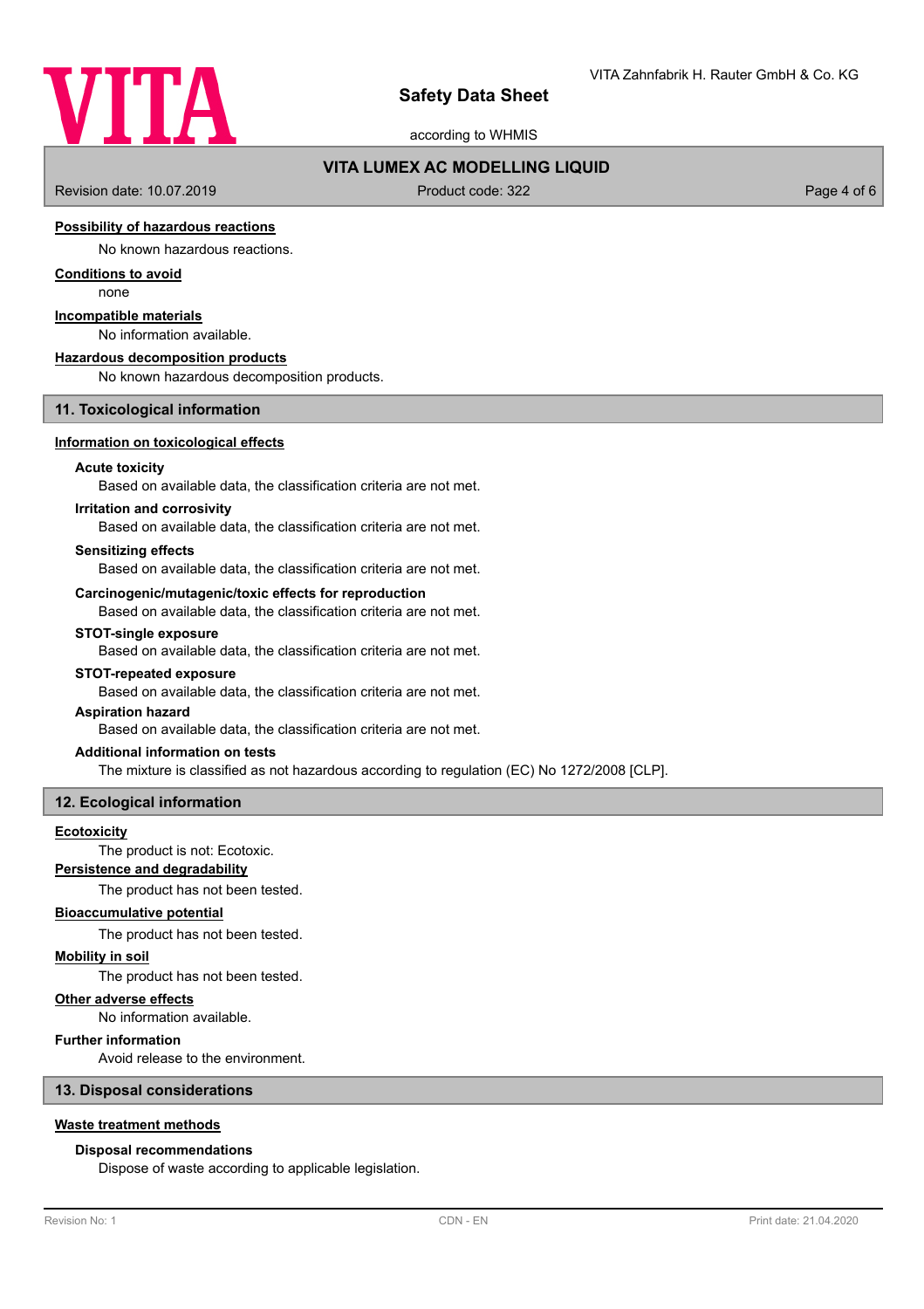

according to WHMIS

# **VITA LUMEX AC MODELLING LIQUID**

Revision date: 10.07.2019 **Product code: 322** Page 5 of 6

## **Contaminated packaging**

Wash with plenty of water. Completely emptied packages can be recycled.

## **14. Transport information**

| Marine transport (IMDG)          |                                                          |
|----------------------------------|----------------------------------------------------------|
| UN number:                       | No dangerous good in sense of this transport regulation. |
| United Nations proper shipping   | No dangerous good in sense of this transport regulation. |
| name:                            |                                                          |
| Transport hazard class(es):      | No dangerous good in sense of this transport regulation. |
| Packing group:                   | No dangerous good in sense of this transport regulation. |
| Air transport (ICAO-TI/IATA-DGR) |                                                          |
| UN number:                       | No dangerous good in sense of this transport regulation. |
| United Nations proper shipping   | No dangerous good in sense of this transport regulation. |
| name:                            |                                                          |
| Transport hazard class(es):      | No dangerous good in sense of this transport regulation. |
| Packing group:                   | No dangerous good in sense of this transport regulation. |
| <b>Environmental hazards</b>     |                                                          |
| ENVIRONMENTALLY HAZARDOUS:       | no                                                       |

# **15. Regulatory information**

# **Canadian regulations**

## **16. Other information**

### **Abbreviations and acronyms**

ADR: Accord européen sur le transport des marchandises dangereuses par Route (European Agreement concerning the International Carriage of Dangerous Goods by Road ) IMDG: International Maritime Code for Dangerous Goods IATA: International Air Transport Association GHS: Globally Harmonized System of Classification and Labelling of Chemicals EINECS: European Inventory of Existing Commercial Chemical Substances ELINCS: European List of Notified Chemical Substances CAS: Chemical Abstracts Service LC50: Lethal concentration, 50% LD50: Lethal dose, 50% CLP: Classification, labelling and Packaging REACH: Registration, Evaluation and Authorization of Chemicals GHS: Globally Harmonised System of Classification, Labelling and Packaging of Chemicals UN: United Nations DNEL: Derived No Effect Level DMEL: Derived Minimal Effect Level PNEC: Predicted No Effect Concentration ATE: Acute toxicity estimate LL50: Lethal loading, 50% EL50: Effect loading, 50% EC50: Effective Concentration 50% ErC50: Effective Concentration 50%, growth rate NOEC: No Observed Effect Concentration BCF: Bio-concentration factor PBT: persistent, bioaccumulative, toxic vPvB: very persistent, very bioaccumulative